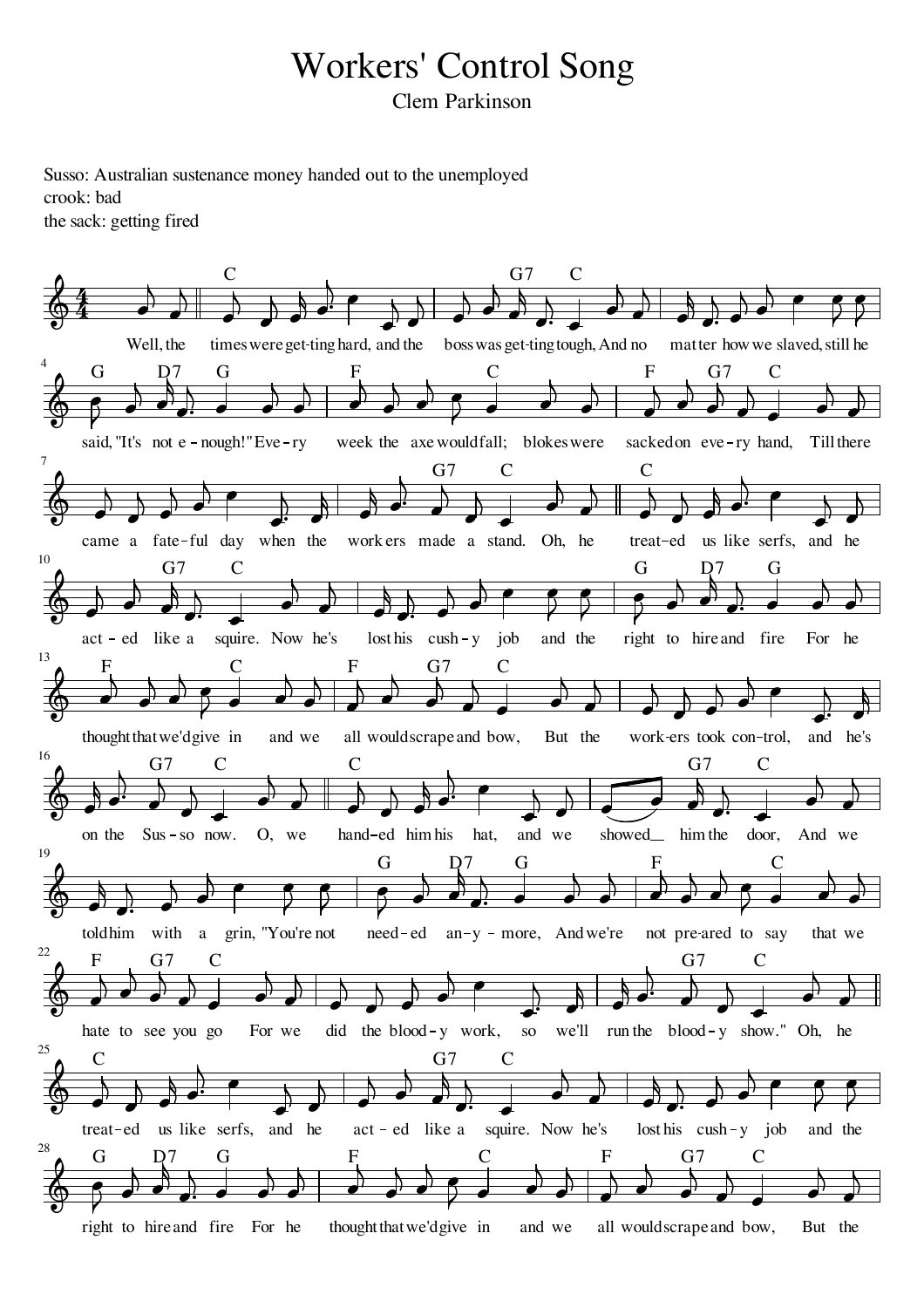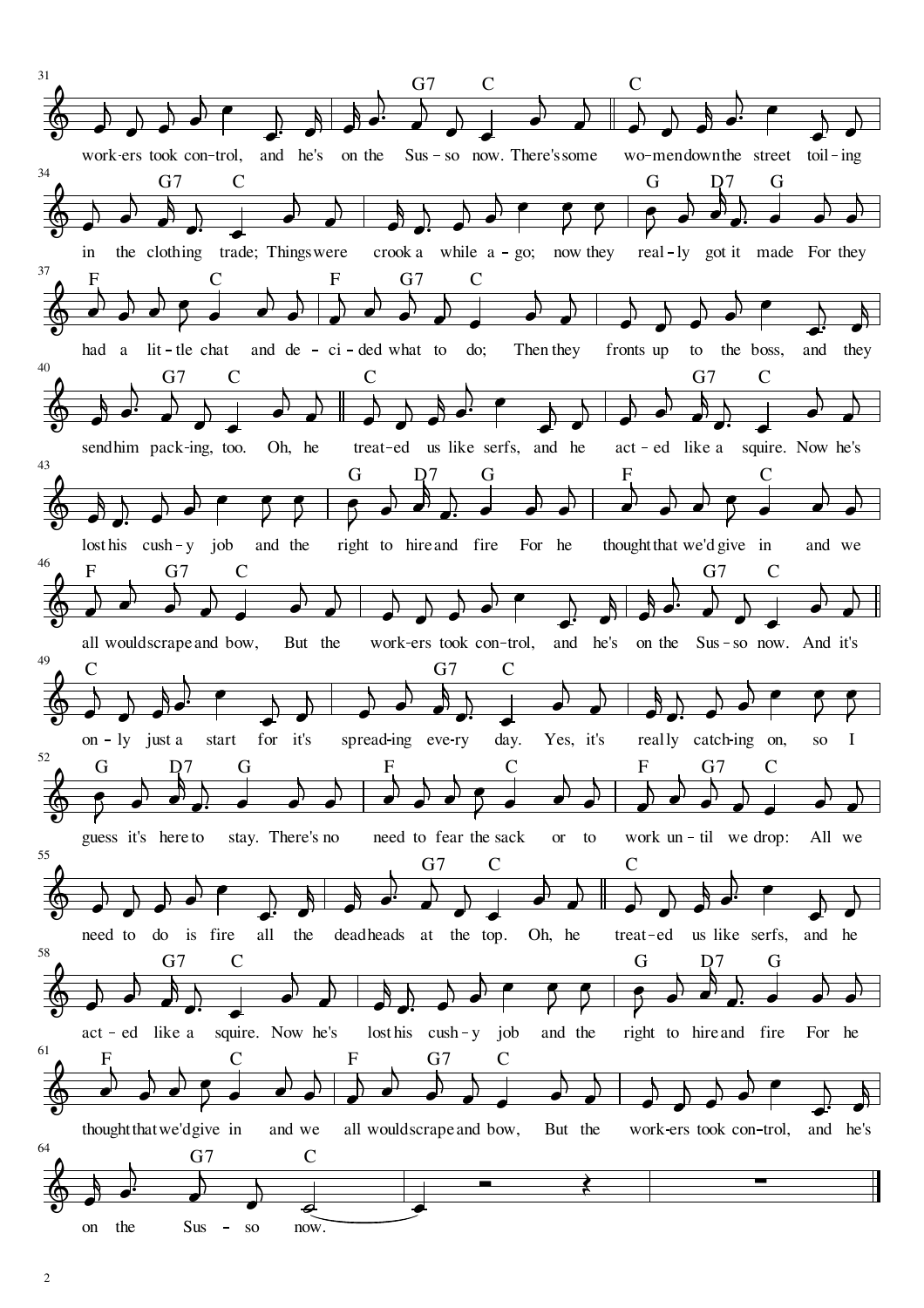## Workers' Control Song (Melody)

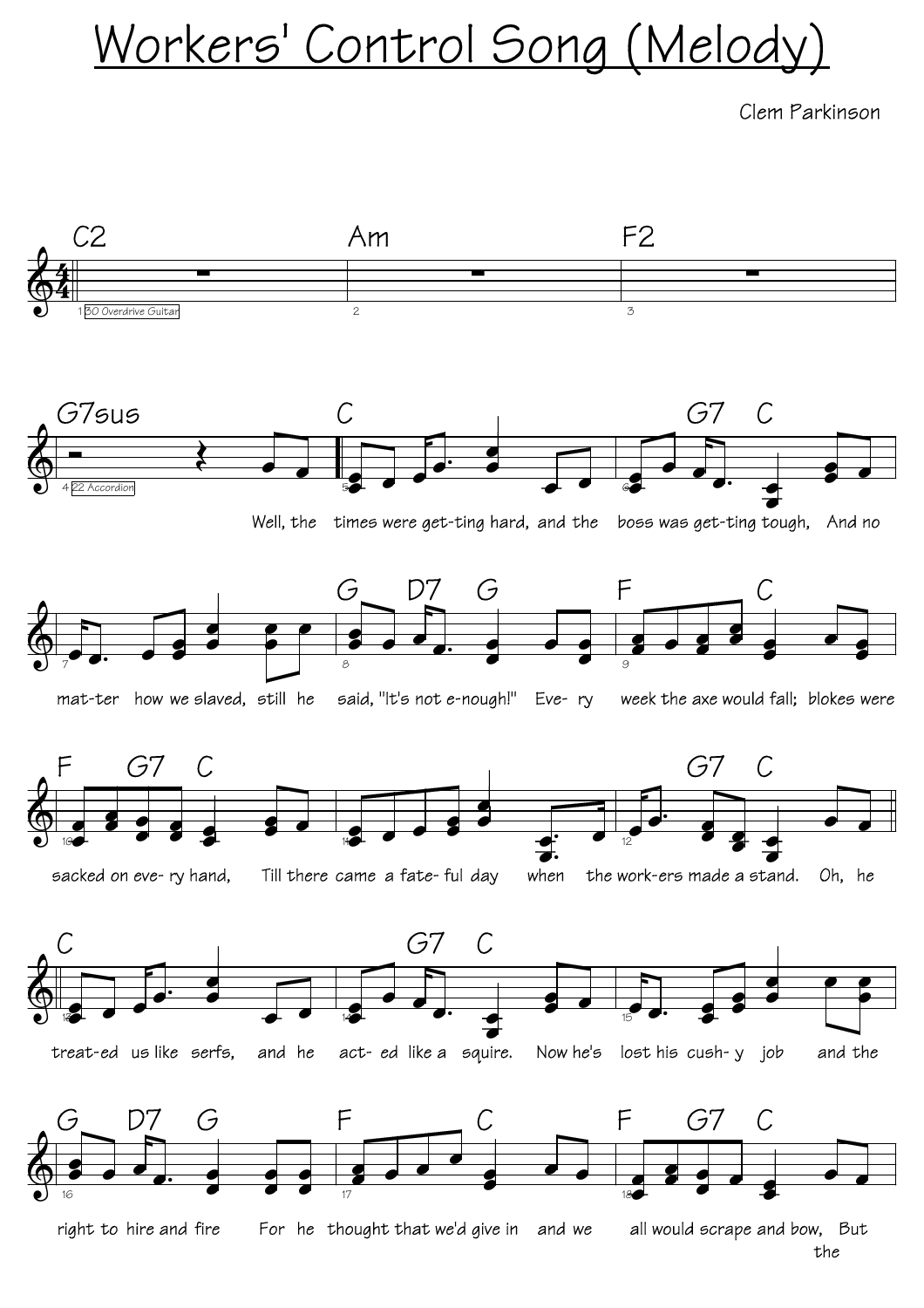

Workers' Control Song (Melody) - Page 2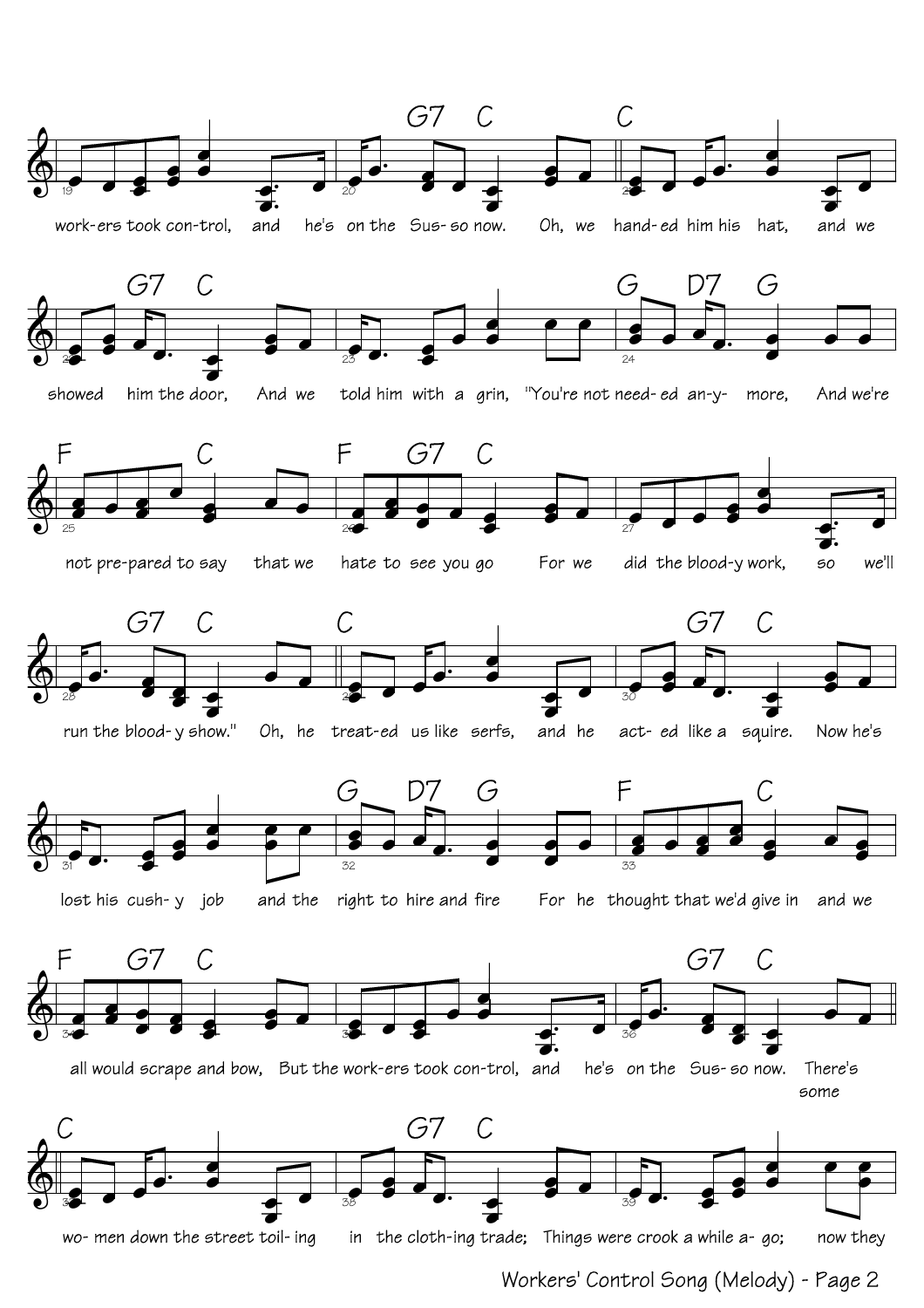

Workers' Control Song (Melody) - Page 3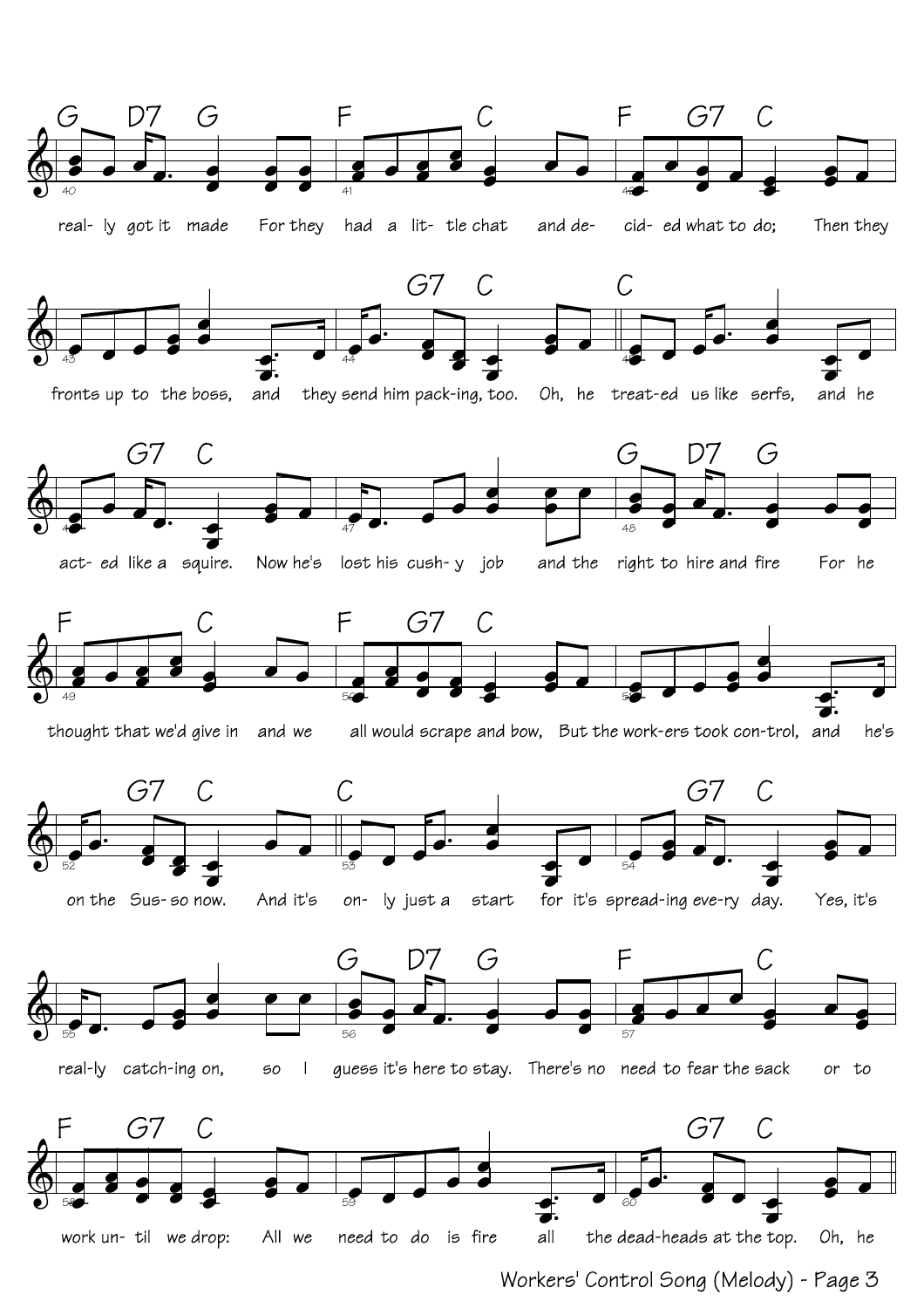

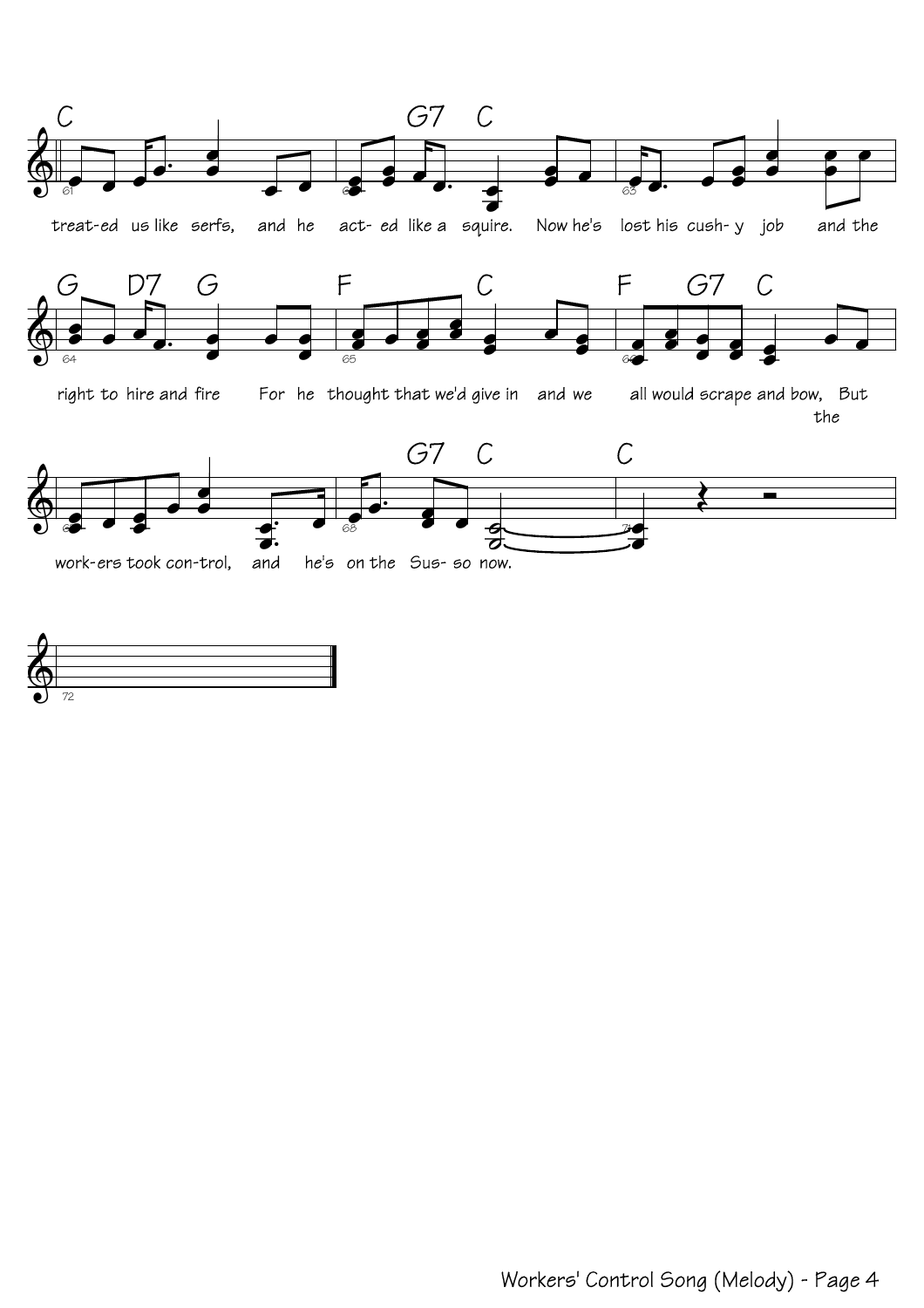# Workers' Control Song (Bright Piano)







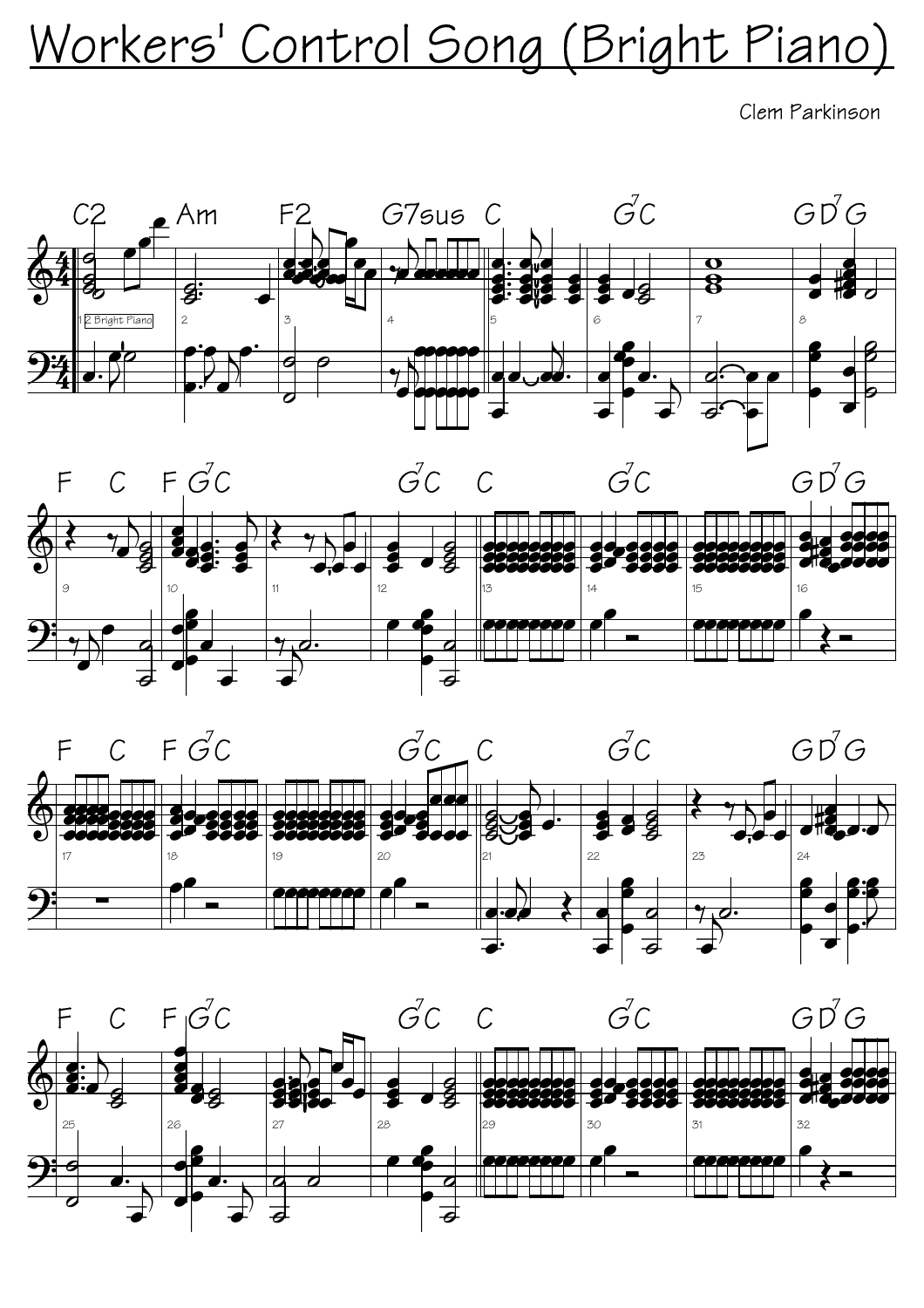









Workers' Control Song (Bright Piano) - Page 2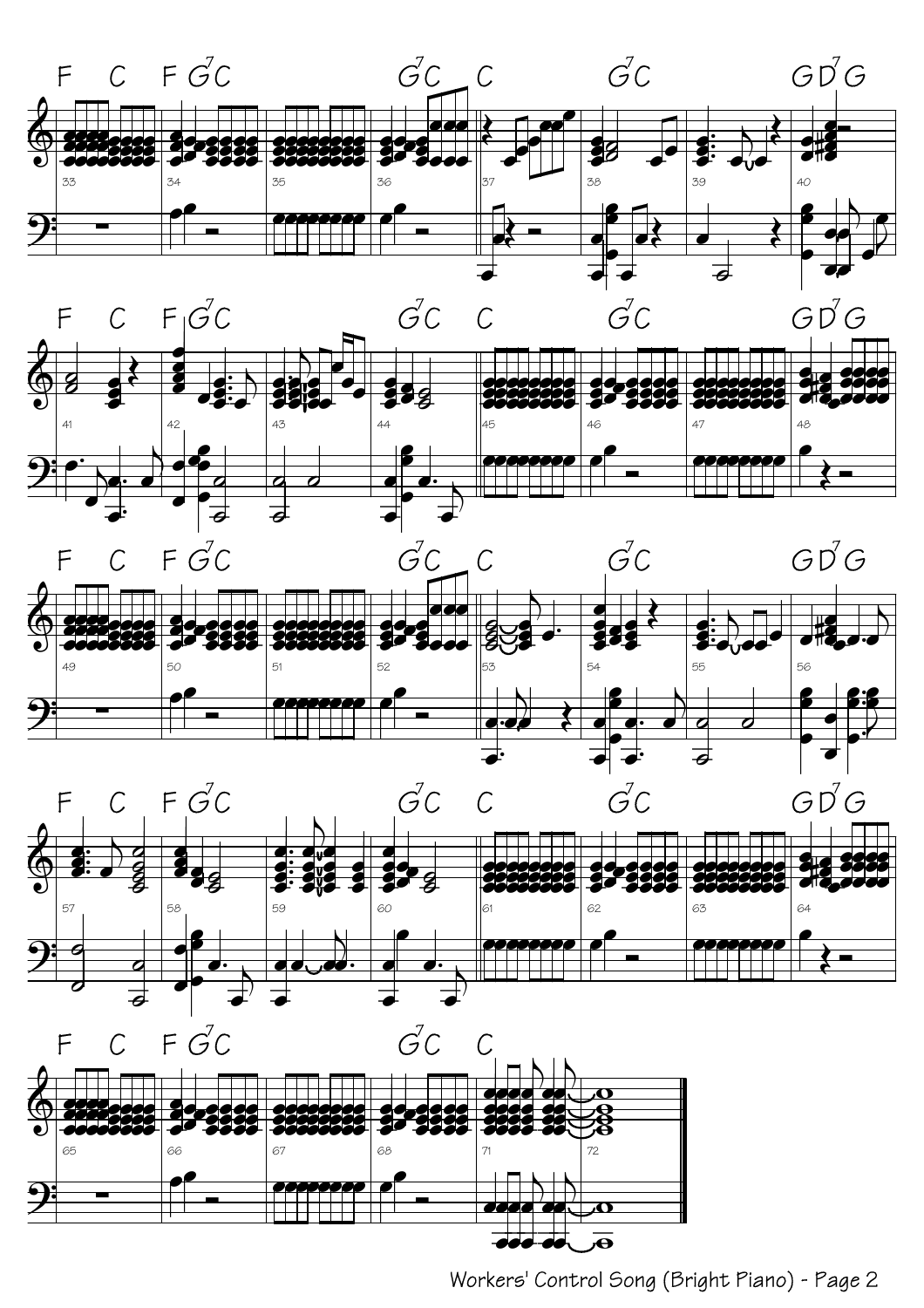## Workers' Control Song (Strings)







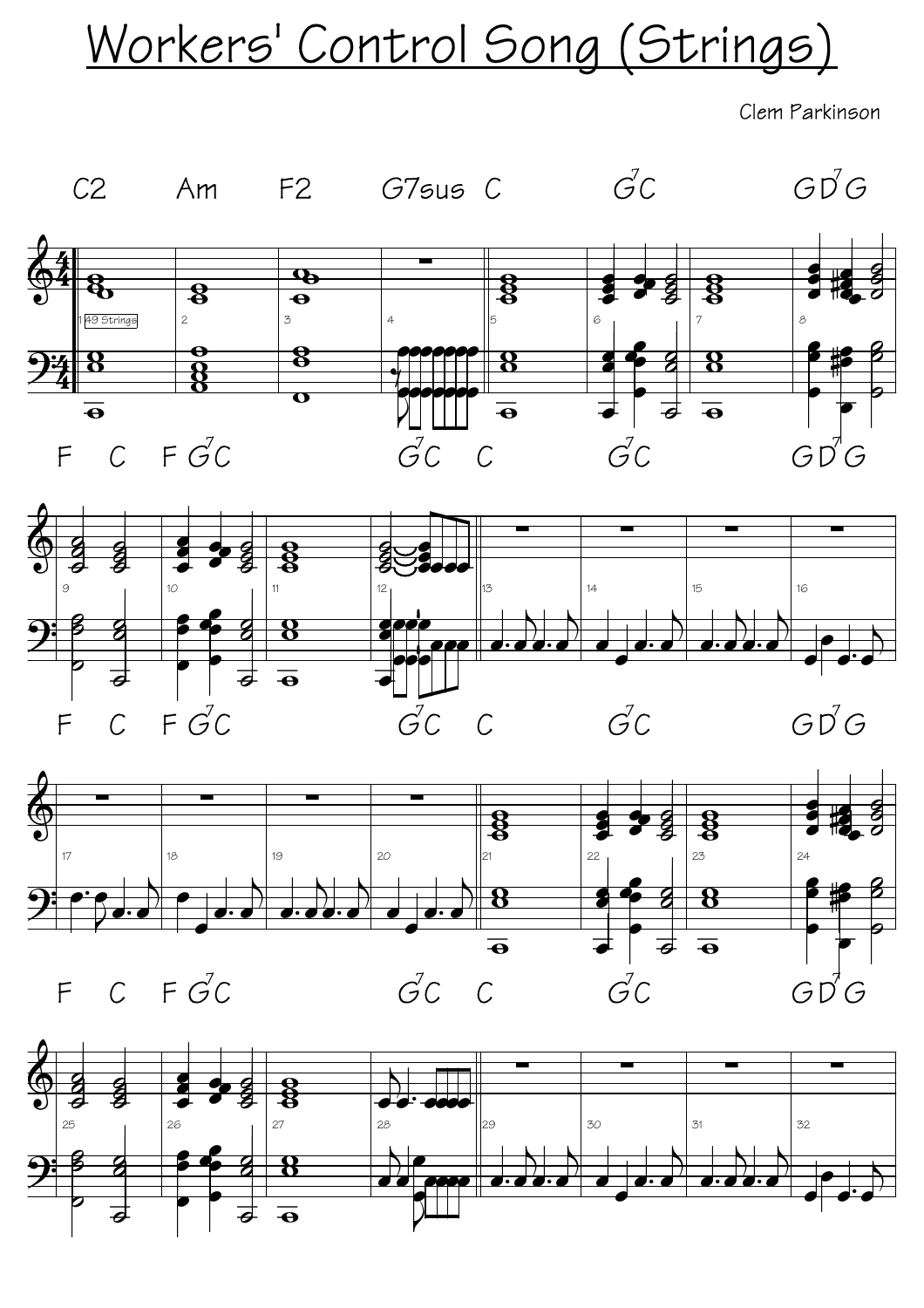F C F $G$  $C$   $C$   $C$ 

**ASS** 2 33 | 34 | 35 | 36 | 37 | 38 | 39 | 40 ¸  $\frac{1}{\sqrt{2}}$  $\overrightarrow{q}$ . —<br>—<br>—  $\overline{\mathbf{C}}$  $\blacksquare$  $\overrightarrow{q}$ . —<br>—<br>—  $\overrightarrow{q \cdot q \cdot q}$ ¸  $\overline{\phantom{a}}$  $\blacksquare$  $\overrightarrow{q}$ .  $\frac{1}{8}$ w w  $\frac{1}{\sqrt{2}}$  $\blacksquare$  $\frac{1}{2}$ **q** q  $\overline{\phantom{a}}$  $\overrightarrow{.}$ **J d**  $\overline{\phantom{a}}$ d<mark>e</mark> P<br>C  $\blacksquare$  $\frac{1}{2}$  $\mathbf{z}$  $\mathbf{S}$  $\overline{\overline{z}}$  $\frac{1}{e}$  $\frac{1}{8}$ w w  $\overline{\bullet}$  $\begin{array}{|c|c|} \hline \mathbf{8} & \mathbf{3} \\ \hline \mathbf{8} & \mathbf{40} \\ \hline \mathbf{8} & \mathbf{40} \\ \hline \mathbf{\overline{0}} & \mathbf{60} \\ \hline \mathbf{\overline{10}} & \mathbf{60} \\ \hline \mathbf{\overline{11}} & \mathbf{60} \\ \hline \mathbf{12} & \mathbf{60} \\ \hline \mathbf{13} & \mathbf{60} \\ \hline \mathbf{14} & \mathbf{60} \\ \hline \mathbf{15} & \mathbf{60} \\ \hline \mathbf{16} & \mathbf{$ **q z**  $\overline{\phantom{a}}$ Q r<br>1 **q**  $\frac{1}{10}$  $\frac{1}{2}$ **#**  $\blacksquare$ ا ۱۵۵ ර<br>ර **H**  $\beta$  $\overline{B}$ F C F $G$  $C$   $G^C$   $G^C$ 7  $C^{\theta-\theta}$   $\theta$   $\theta$   $\theta$   $\theta$ 

 $\vec{GC}$ 

 $C$   $G D^7 G$ 







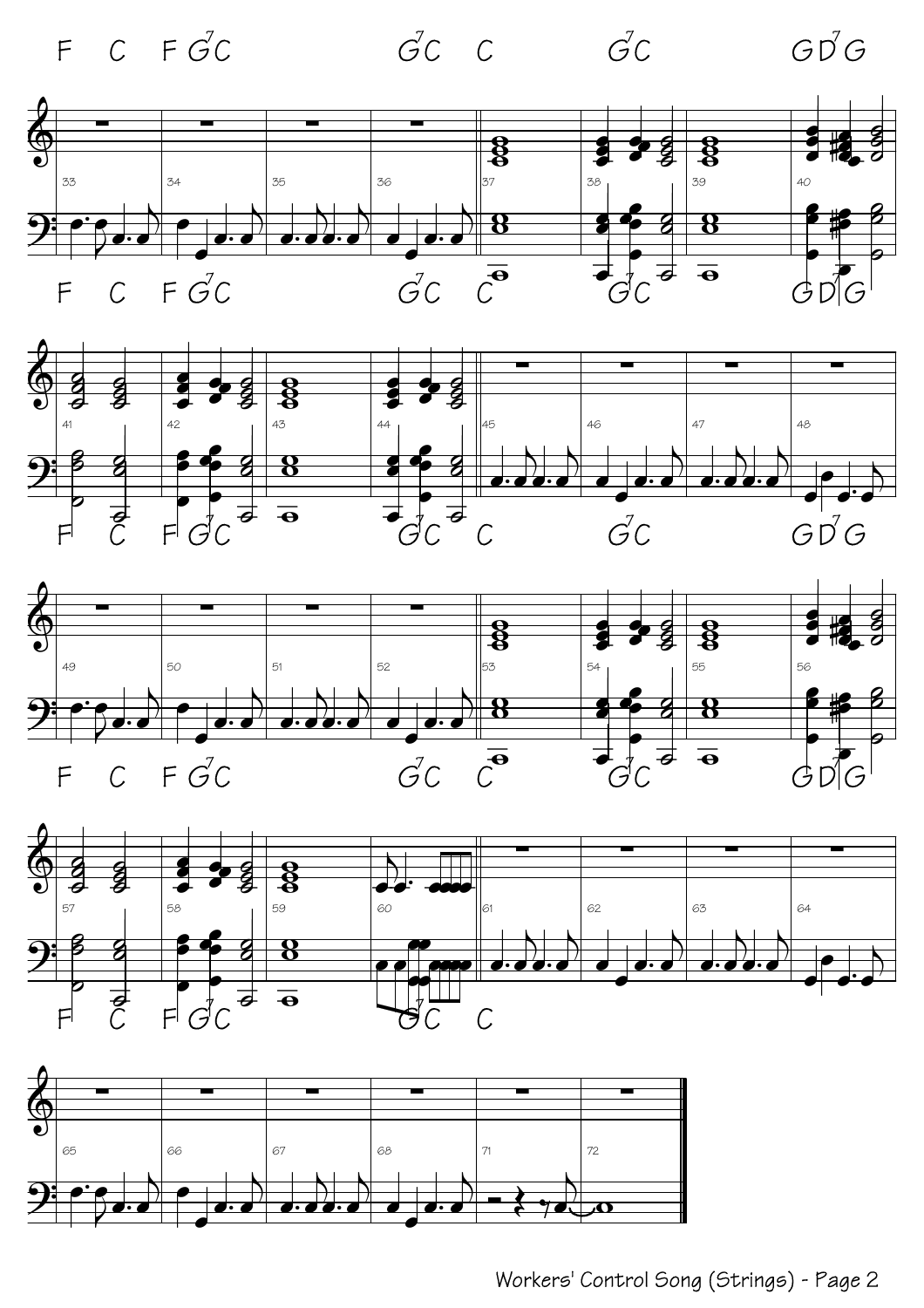#### Workers' Control Song (Overdrive Guitar)







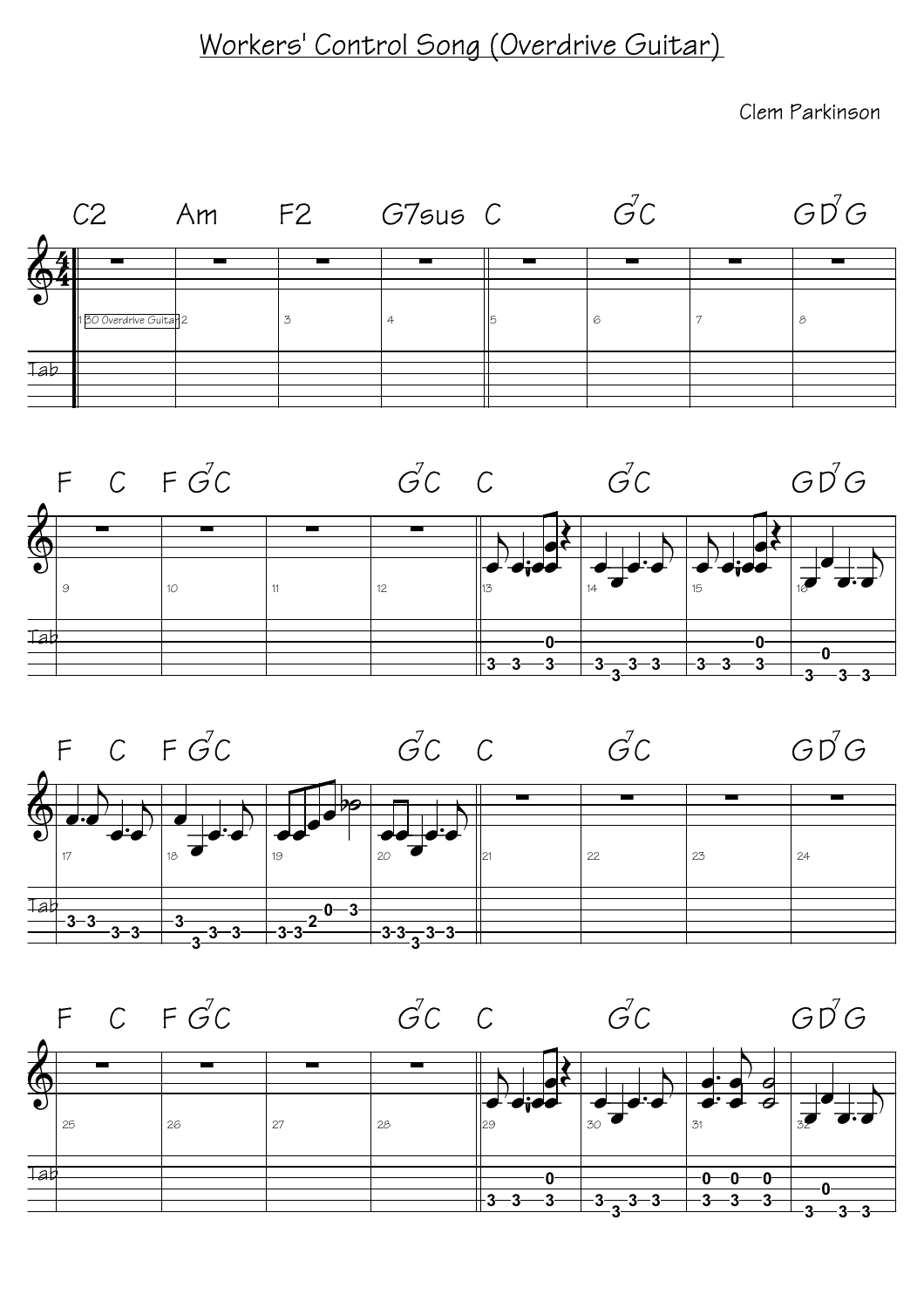









Workers' Control Song (Overdrive Guitar) - Page 2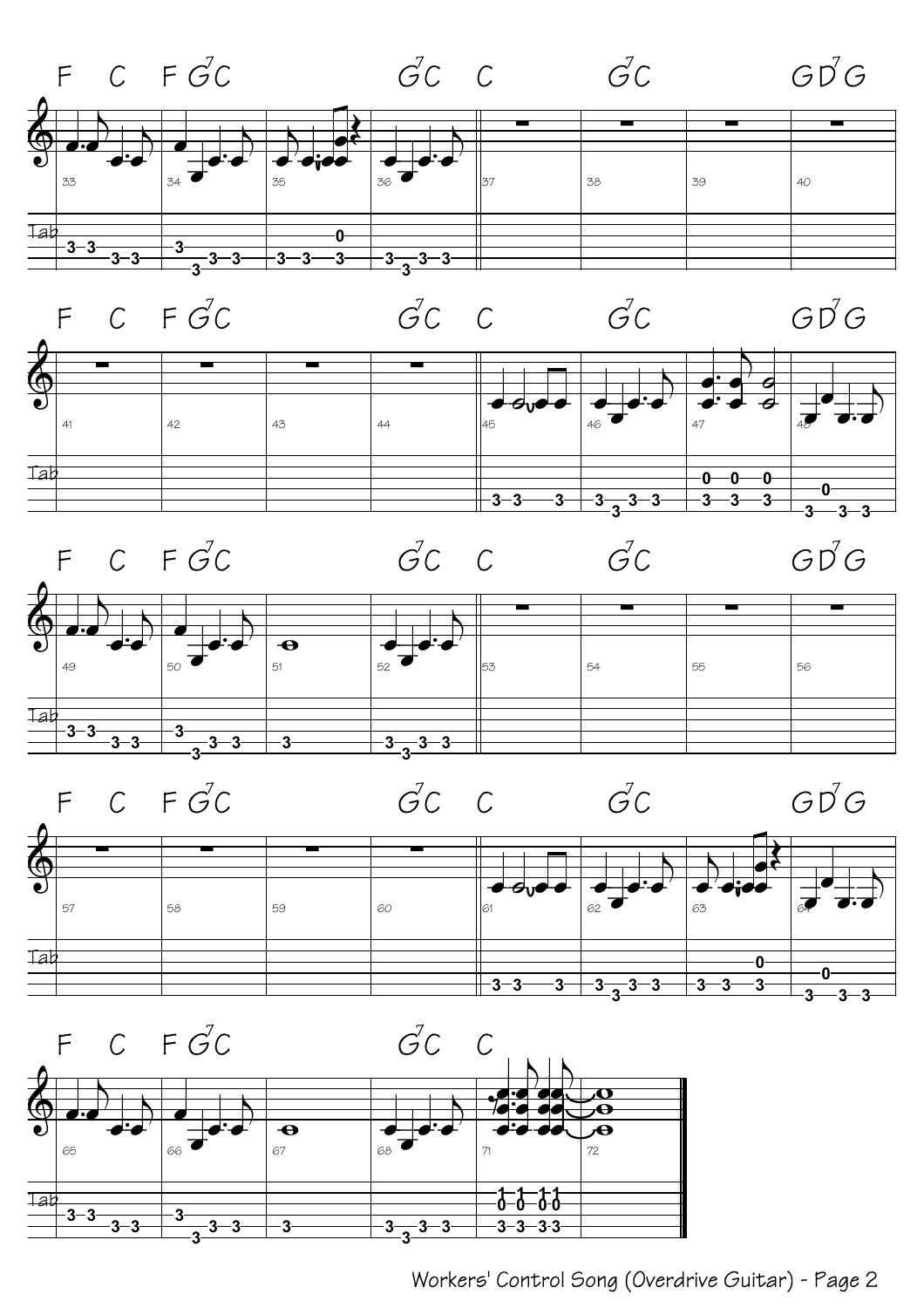#### Workers' Control Song (Finger Electric Bass)